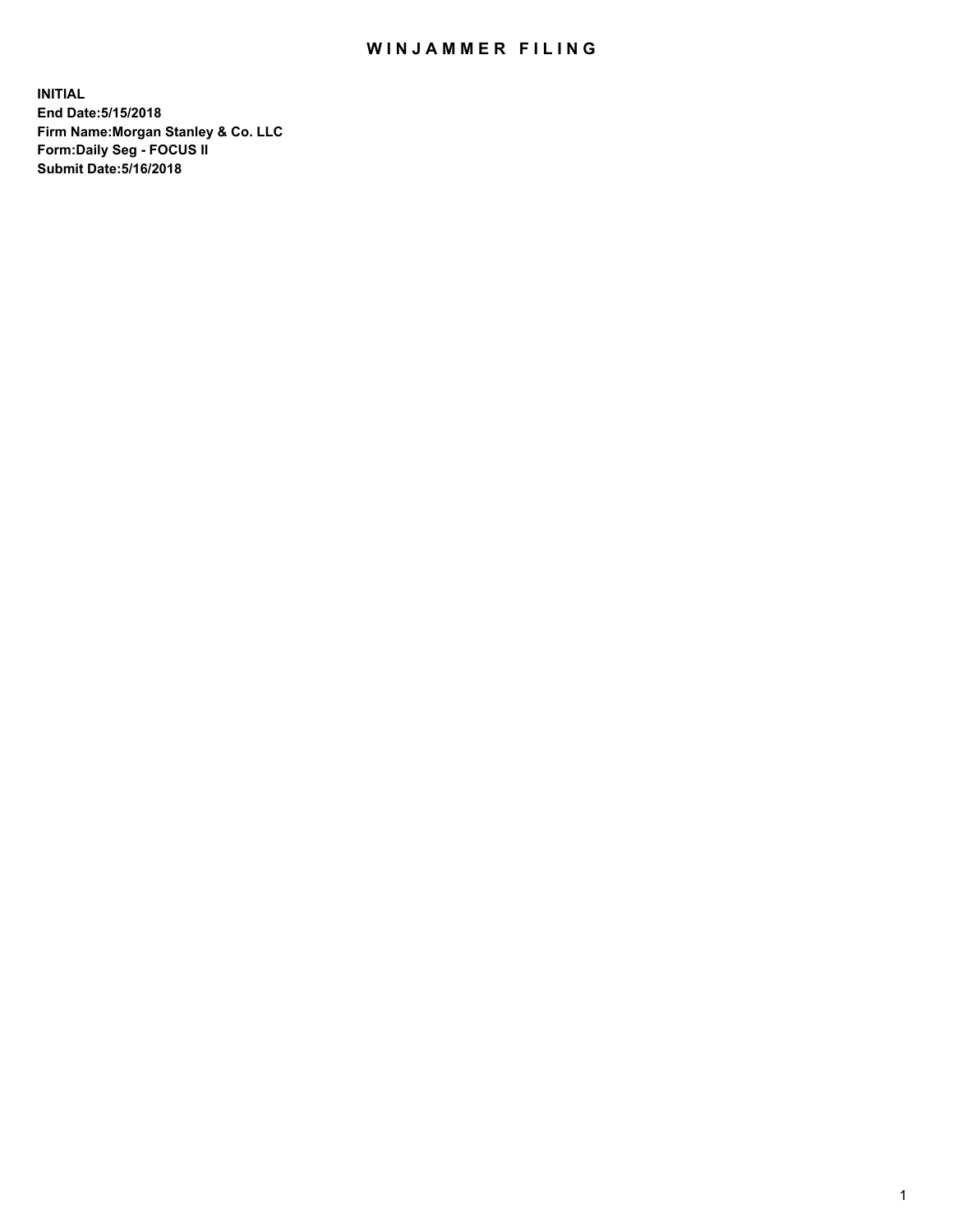## **INITIAL End Date:5/15/2018 Firm Name:Morgan Stanley & Co. LLC Form:Daily Seg - FOCUS II Submit Date:5/16/2018 Daily Segregation - Cover Page**

| Name of Company<br><b>Contact Name</b><br><b>Contact Phone Number</b><br><b>Contact Email Address</b>                                                                                                                                                                                                                         | Morgan Stanley & Co. LLC<br>Ikram Shah<br>212-276-0963<br>lkram.shah@morganstanley.com |
|-------------------------------------------------------------------------------------------------------------------------------------------------------------------------------------------------------------------------------------------------------------------------------------------------------------------------------|----------------------------------------------------------------------------------------|
| FCM's Customer Segregated Funds Residual Interest Target (choose one):<br>a. Minimum dollar amount: ; or<br>b. Minimum percentage of customer segregated funds required:%; or<br>c. Dollar amount range between: and; or<br>d. Percentage range of customer segregated funds required between:% and%.                         | 280,000,000<br>00<br>00                                                                |
| FCM's Customer Secured Amount Funds Residual Interest Target (choose one):<br>a. Minimum dollar amount: ; or<br>b. Minimum percentage of customer secured funds required:%; or<br>c. Dollar amount range between: and; or<br>d. Percentage range of customer secured funds required between:% and%.                           | 140,000,000<br>0 <sub>0</sub><br>0 <sub>0</sub>                                        |
| FCM's Cleared Swaps Customer Collateral Residual Interest Target (choose one):<br>a. Minimum dollar amount: ; or<br>b. Minimum percentage of cleared swaps customer collateral required:%; or<br>c. Dollar amount range between: and; or<br>d. Percentage range of cleared swaps customer collateral required between:% and%. | 92,000,000<br>0 <sub>0</sub><br><u>00</u>                                              |

Attach supporting documents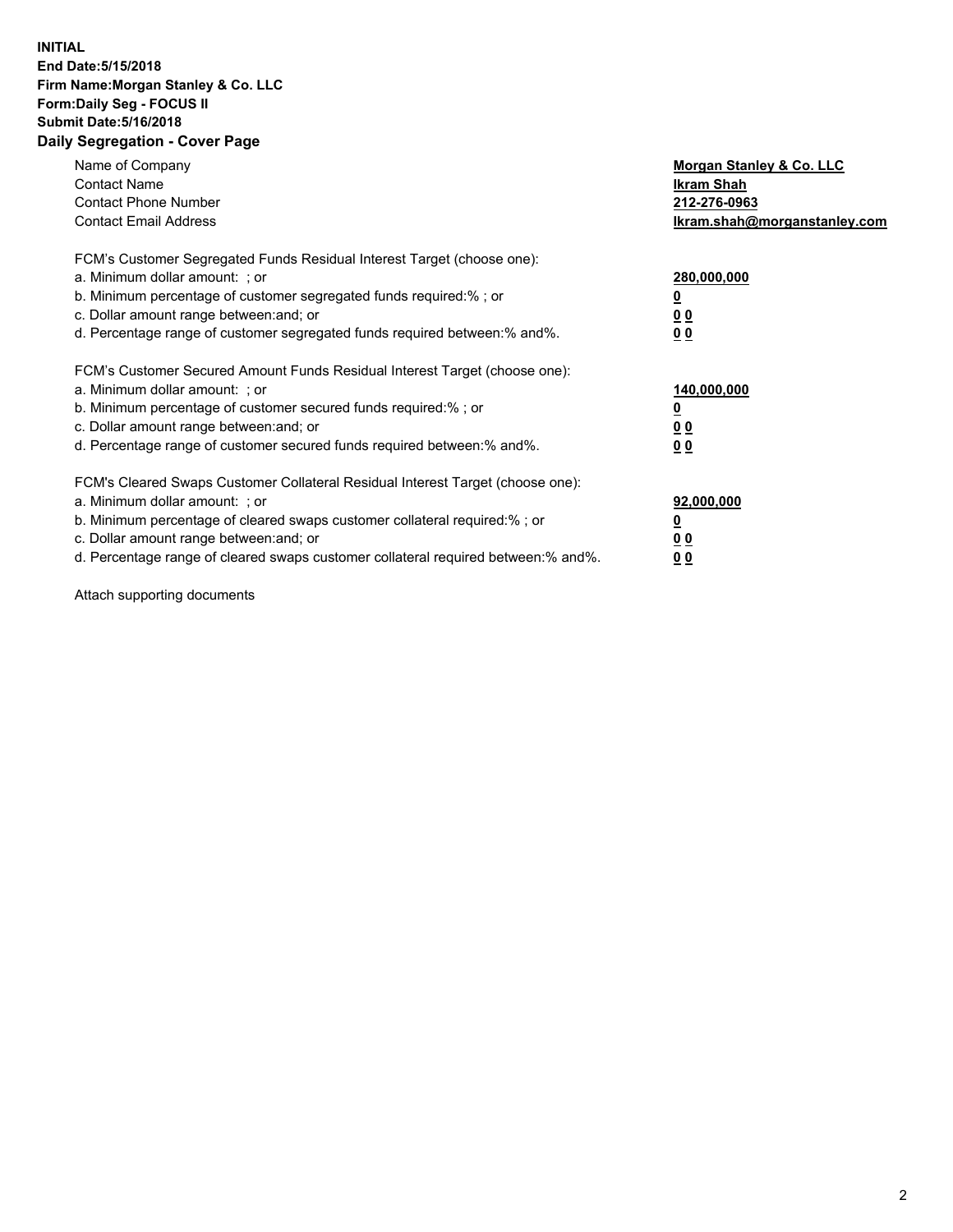## **INITIAL End Date:5/15/2018 Firm Name:Morgan Stanley & Co. LLC Form:Daily Seg - FOCUS II Submit Date:5/16/2018 Daily Segregation - Secured Amounts**

Foreign Futures and Foreign Options Secured Amounts Amount required to be set aside pursuant to law, rule or regulation of a foreign

- government or a rule of a self-regulatory organization authorized thereunder
- 1. Net ledger balance Foreign Futures and Foreign Option Trading All Customers A. Cash **3,027,591,009** [7315]
	- B. Securities (at market) **2,046,732,660** [7317]
- 2. Net unrealized profit (loss) in open futures contracts traded on a foreign board of trade **569,411,909** [7325]
- 3. Exchange traded options
	- a. Market value of open option contracts purchased on a foreign board of trade **23,863,795** [7335]
	- b. Market value of open contracts granted (sold) on a foreign board of trade **-23,890,612** [7337]
- 4. Net equity (deficit) (add lines 1. 2. and 3.) **5,643,708,761** [7345]
- 5. Account liquidating to a deficit and account with a debit balances gross amount **36,683,603** [7351] Less: amount offset by customer owned securities **-34,602,509** [7352] **2,081,094**
- 6. Amount required to be set aside as the secured amount Net Liquidating Equity Method (add lines 4 and 5)
- 7. Greater of amount required to be set aside pursuant to foreign jurisdiction (above) or line 6.

## FUNDS DEPOSITED IN SEPARATE REGULATION 30.7 ACCOUNTS

- 1. Cash in banks
	- A. Banks located in the United States **222,296,819** [7500]
	- B. Other banks qualified under Regulation 30.7 **1,013,120,598** [7520] **1,235,417,417**
- 2. Securities
	- A. In safekeeping with banks located in the United States **201,541,543** [7540]
	- B. In safekeeping with other banks qualified under Regulation 30.7 **0** [7560] **201,541,543** [7570]
- 3. Equities with registered futures commission merchants
	-
	-
	- C. Unrealized gain (loss) on open futures contracts **632,427** [7600]
	- D. Value of long option contracts **0** [7610]
- E. Value of short option contracts **0** [7615] **6,498,490** [7620]
- 4. Amounts held by clearing organizations of foreign boards of trade
	-
	-
	- C. Amount due to (from) clearing organization daily variation **0** [7660]
	- D. Value of long option contracts **0** [7670]
	- E. Value of short option contracts **0** [7675] **0** [7680]
- 5. Amounts held by members of foreign boards of trade
	-
	-
	- C. Unrealized gain (loss) on open futures contracts **568,779,482** [7720]
	- D. Value of long option contracts **23,863,795** [7730]
	- E. Value of short option contracts **-23,890,612** [7735] **4,393,015,892**
- 6. Amounts with other depositories designated by a foreign board of trade **0** [7760]
- 7. Segregated funds on hand **0** [7765]
- 8. Total funds in separate section 30.7 accounts **5,836,473,342** [7770]
- 9. Excess (deficiency) Set Aside for Secured Amount (subtract line 7 Secured Statement Page 1 from Line 8)
- 10. Management Target Amount for Excess funds in separate section 30.7 accounts **140,000,000** [7780]
- 11. Excess (deficiency) funds in separate 30.7 accounts over (under) Management Target **50,683,487** [7785]

**0** [7305]

[7354] **5,645,789,855** [7355]

**5,645,789,855** [7360]

[7530]

 A. Cash **5,866,063** [7580] B. Securities **0** [7590]

 A. Cash **0** [7640] B. Securities **0** [7650]

 A. Cash **1,979,072,110** [7700] B. Securities **1,845,191,117** [7710] [7740] **190,683,487** [7380]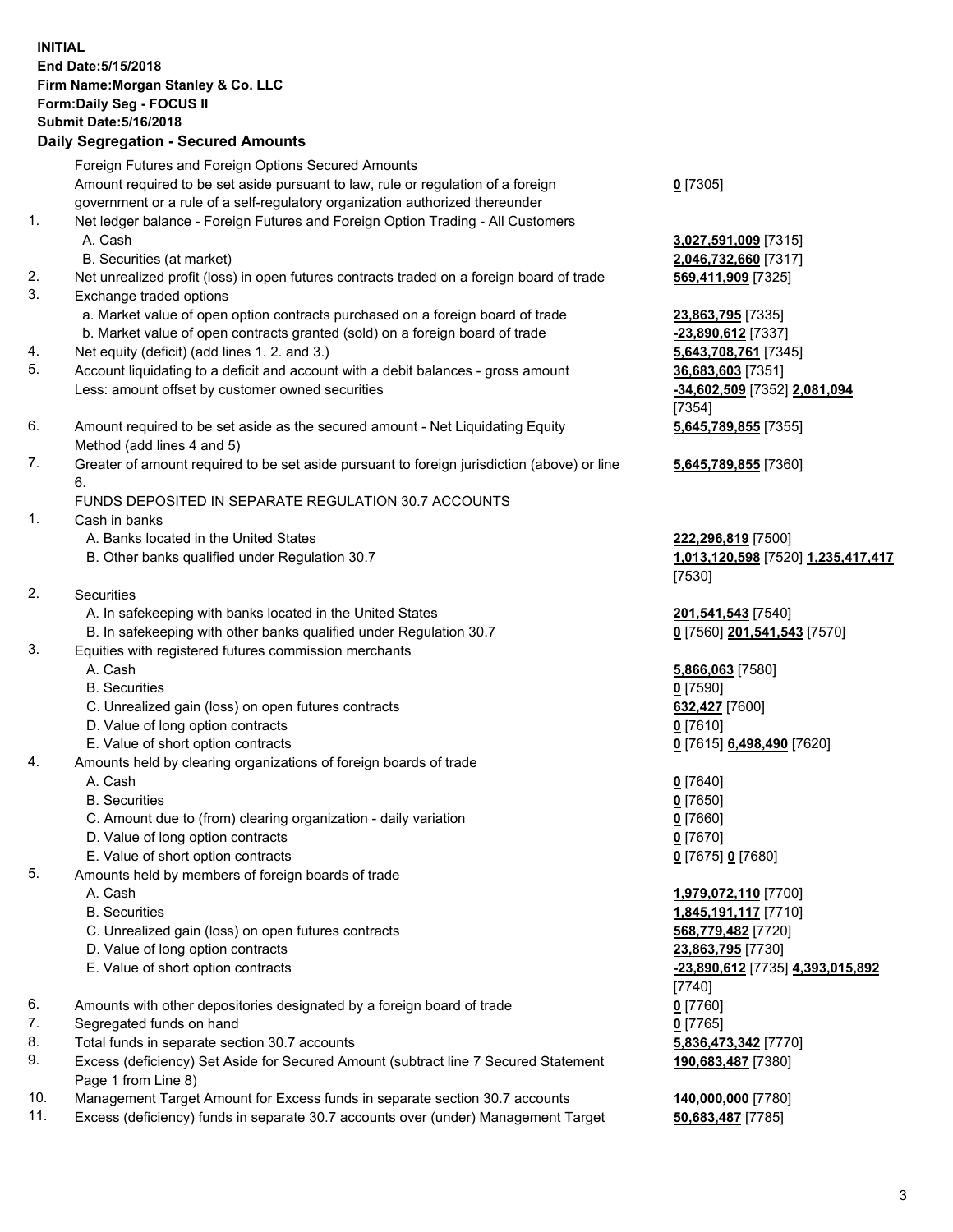**INITIAL End Date:5/15/2018 Firm Name:Morgan Stanley & Co. LLC Form:Daily Seg - FOCUS II Submit Date:5/16/2018 Daily Segregation - Segregation Statement** SEGREGATION REQUIREMENTS(Section 4d(2) of the CEAct) 1. Net ledger balance A. Cash **9,677,783,206** [7010] B. Securities (at market) **5,305,353,352** [7020] 2. Net unrealized profit (loss) in open futures contracts traded on a contract market **34,804,181** [7030] 3. Exchange traded options A. Add market value of open option contracts purchased on a contract market **493,973,337** [7032] B. Deduct market value of open option contracts granted (sold) on a contract market **-706,123,457** [7033] 4. Net equity (deficit) (add lines 1, 2 and 3) **14,805,790,619** [7040] 5. Accounts liquidating to a deficit and accounts with debit balances - gross amount **693,127,351** [7045] Less: amount offset by customer securities **-692,314,464** [7047] **812,887** [7050] 6. Amount required to be segregated (add lines 4 and 5) **14,806,603,506** [7060] FUNDS IN SEGREGATED ACCOUNTS 7. Deposited in segregated funds bank accounts A. Cash **3,838,442,336** [7070] B. Securities representing investments of customers' funds (at market) **0** [7080] C. Securities held for particular customers or option customers in lieu of cash (at market) **953,411,247** [7090] 8. Margins on deposit with derivatives clearing organizations of contract markets A. Cash **6,142,631,986** [7100] B. Securities representing investments of customers' funds (at market) **0** [7110] C. Securities held for particular customers or option customers in lieu of cash (at market) **4,351,942,105** [7120] 9. Net settlement from (to) derivatives clearing organizations of contract markets **60,184,565** [7130] 10. Exchange traded options A. Value of open long option contracts **493,973,337** [7132] B. Value of open short option contracts **-706,123,457** [7133] 11. Net equities with other FCMs A. Net liquidating equity **4,505,859** [7140] B. Securities representing investments of customers' funds (at market) **0** [7160] C. Securities held for particular customers or option customers in lieu of cash (at market) **0** [7170] 12. Segregated funds on hand **0** [7150] 13. Total amount in segregation (add lines 7 through 12) **15,138,967,978** [7180] 14. Excess (deficiency) funds in segregation (subtract line 6 from line 13) **332,364,472** [7190] 15. Management Target Amount for Excess funds in segregation **280,000,000** [7194] **52,364,472** [7198]

16. Excess (deficiency) funds in segregation over (under) Management Target Amount Excess